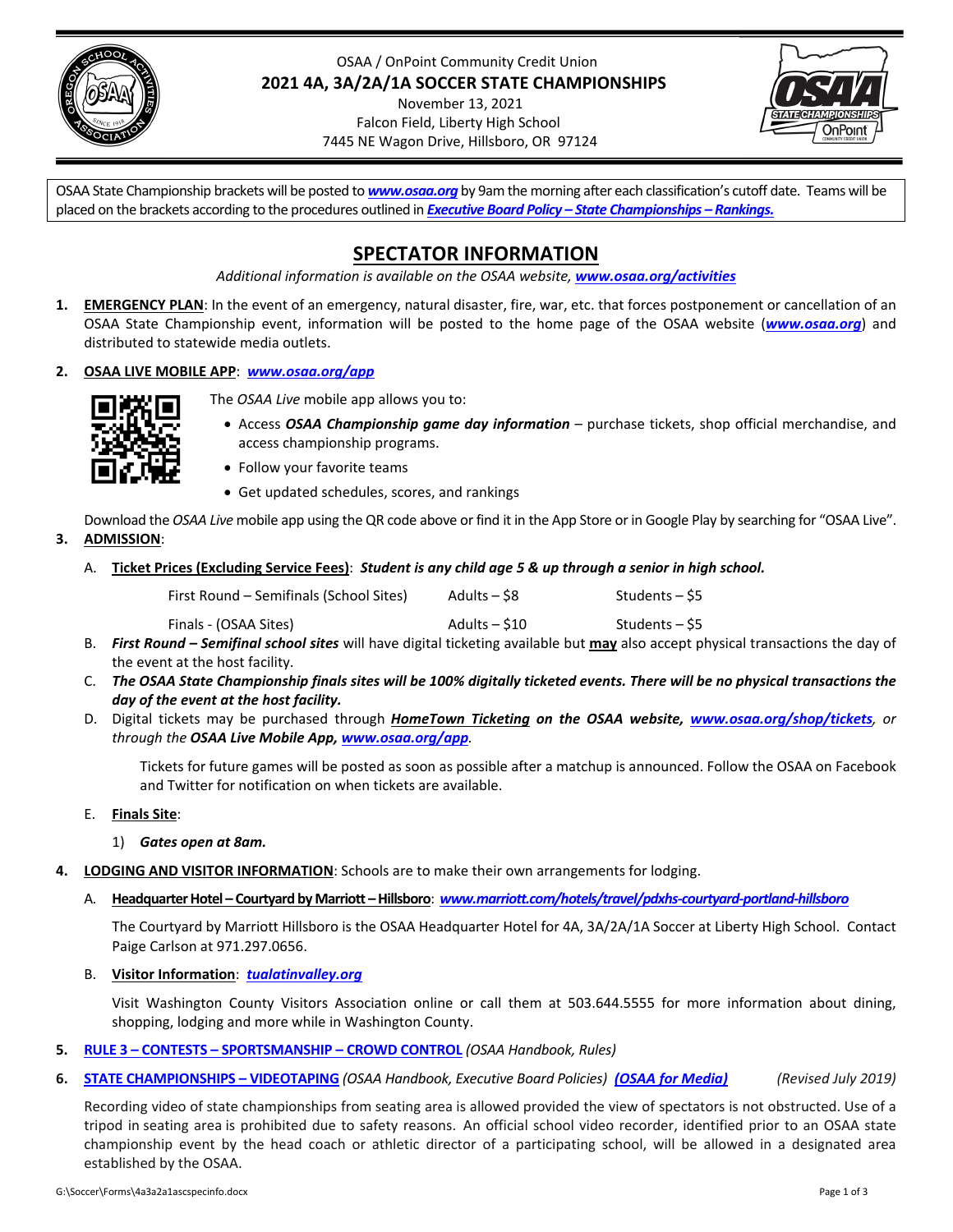NOTE: Recording video is for [private](http://tualatinvalley.org/) use only. Broadcasting or streaming video - live or delay - is prohibited unless an online registration form has been submitted and approved by the OSAA. Those approved for broadcasting / streaming OSAA state championship events declined by the NFHS Network shall pay a rights fee to the OSAA.

# **CHAMPIONSHIP SITE [INFORMATION](http://www.osaa.org/governance/handbooks/osaa#_Toc456100266) – FALCON FIELD, LIBERTY HIGH SCHOOL**

#### **1. [CHAMPIONSHIP](http://www.osaa.org/governance/handbooks/osaa#_Toc456100461) GAME TIMES**:

- A. Gates will open at 8am
- B. Game times for each classification's final to be determined by Wednesday, November 10.
- **2. SPECTATOR PARKING**: Park in all school lots. ADA Accessible Parking if you are coming from NW Cornelius Pass Road
	- A. There are four ADA Accessible Parking slots in the east parking lot (first entrance).
	- B. There are six ADA Accessible Parking slots in the west parking lot (third entrance).
- **3. SPECTATOR ENTRY POLICY**: Re‐entry by stamp only. No animals other than guide dogs, no beverage containers, no weapons of any kind, no hazardous substances, no helium balloons, no smoking, *no portable heaters,* and no signage larger than 8.5"x11". Cameras and videos are allowed, but no tripods.
- **4. SERVICE ANIMALS**: Trained guide dogs and service animals assisting guests are welcome at OSAA State Championships. All other animals are prohibited. All service animals must remain on a leash or in a harness, and be in full control of the handler, at all times. Handlers are responsible for any damage or injuries caused by their animals, must properly dispose of waste in appropriate containers and must take appropriate precautions to prevent property damage or injury.
- **5. SPECTATOR / SUPPORT GROUP SEATING**: Spectator seating will be allowed in the covered stands only.
	- A. **Home Team Rooting Sections**: West ends of the covered stands.
	- B. **Visiting Team Rooting Sections**: East ends of the covered stands.
	- C. **ADA Accessible Seating**: Wheelchair accessfrom both gate areas. Elevator in grandstand tunnel for additional accessto ADA Accessible Seating.
- **6. LOST AND FOUND**: During the event, Lost & Found will be at the OSAA Event Office or other location designated by the host facility / OSAA Staff. Beginning the first business day after the event, please email kathif@osaa.org to claim any missing items. Property owner is responsible for any costs associated with the property return. Property will be held for 30 days. If no owner is located or property is unclaimed after 30 days, the property will be donated to a charitable organization or disposed of.
- **7. AWARDS:** Team trophies and medals will be presented immediately following each championship game.
	- A. **Trophies**: Trophies will be presented to the champion and second place teamsin each classification. A trophy will also be sent to each semifinal team.
	- B. Medals: Twenty-three medals will be presented to both the champion and second place teams.
	- C. **Moda Health Player of the Game**: One player from each team in each classification's championship final match will be recognized as that team's Moda Health Player of the Game. As part of the post‐game awards and medals presentation, the winners will be invited on to the court to receive a commemorative item from Moda Health and the OSAA.

### **8. STATE CHAMPIONSHIP RESULTS**: *www.osaa.org/activities*

Results, including statistics, will be posted to the Soccer page of the OSAA website following each final at Liberty High School. Please direct your fans and local media to go there for results.

# **SOUVENIR INFORMATION**

*Additional information is available on the OSAA website www.osaa.org/shop*

# **1. STATE CHAMPIONSHIPS MERCHANDISE**: *www.osaastore.com*

#### A. **Pre‐Order**:*osaa.rushteamapparel.com/osaa/pre‐orders*

RushTeamApparel, exclusive [merchandise](http://www.osaa.org/activities) partner of the OSAA, offers pre‐orders. Pre‐orders will typically open one full week before the Friday of the start of the event and remain open until the Wednesday prior to the event weekend at noon. Select garments are available for pre-order: sweatshirts, t-shirts, long sleeve t-shirts, sweatpants, patches, pins, beanies and various Nike products. Merchandise will be available for pick up at the RushTeamApparel booth throughout the event.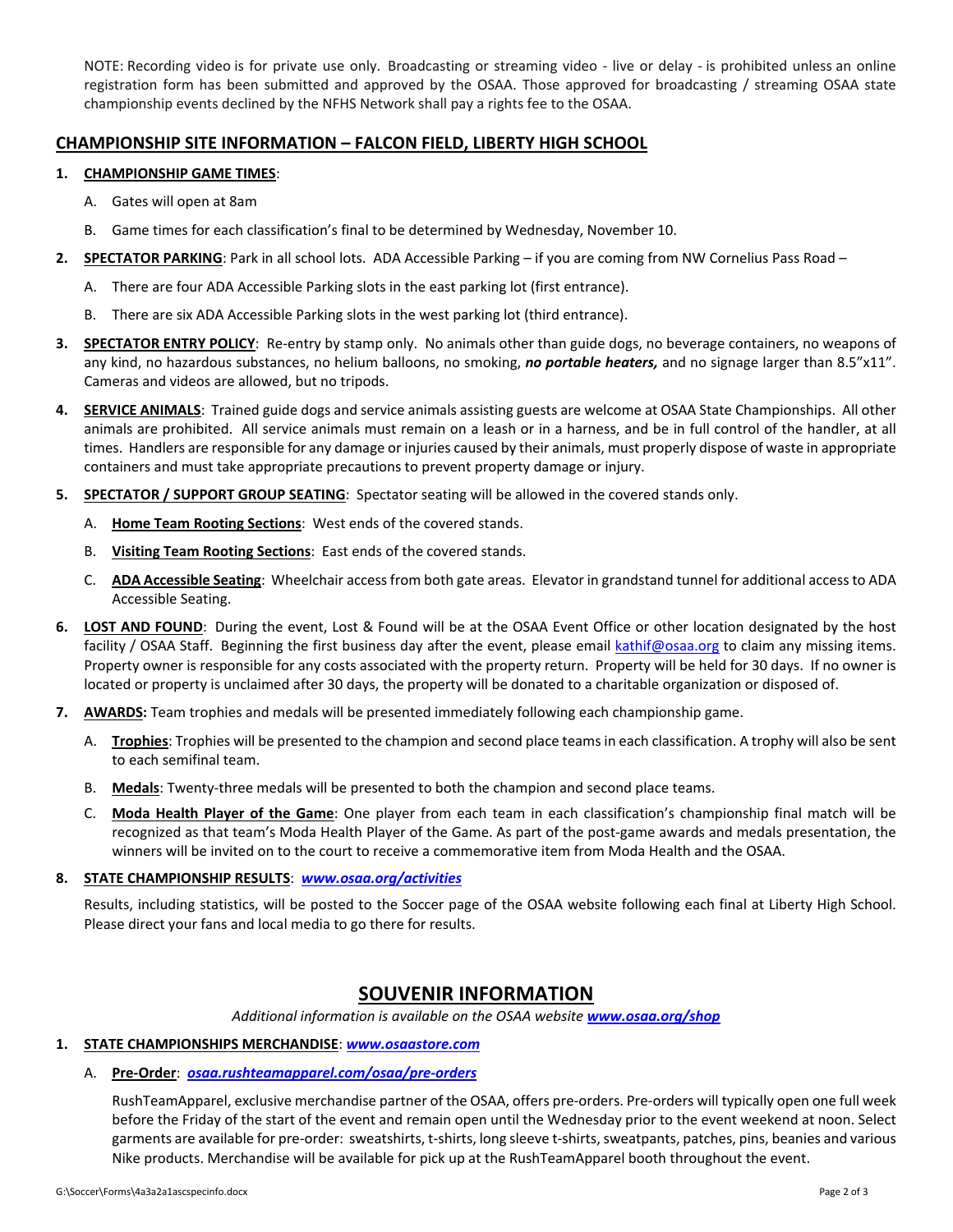- B. **Championship Site**: RushTeamApparel will be onsite at the OSAA state championship with a wide variety of souvenir merchandise. Stop by the merchandise booth to purchase t-shirts, sweatshirts, [letterman](http://www.osaa.org/shop) patches, sweatpants, hats and much more. RushTeamApparel also offers a wide [variety](http://www.osaastore.com) of customization options including school name, student‐athlete name, event decals and more!
- C. **Official Letterman Patches**: Get your official OSAA State [Champions](https://osaa.rushteamapparel.com/osaa/pre-orders/)hip letterman patch onsite or by ordering online. Forget to get one last year? You can order an official letterman patch for any year going back to 2014‐2015 in any OSAA activity by ordering online.
- D. **RushTeamApparel Contact Information**: RushTeamApparel is the exclusive merchandise partner of the OSAA. For more information, contact RushTeamApparel at 1.253.858.5288 or via email at orders@rushteamapparel.com.

## **2. NORTHWEST SPORTS PHOTOGRAPHY (NSP)**: *4nsp.com/PhotosAction.aspx*

- A. **Action and Awards Photos**: NSP will shoot action photos during all games. Awards photos will be taken during each trophy presentation on Saturday. All action and award photos will be available online for purchase by Monday evening following the event.
- B. **Team Photos**: NSP will have a photographer available to shoot team photos on Saturday. All team photos will be available online for purchase by Monday evening following the event.
- C. **NSP Contact Information**: NSP is the official photographer of the OSAA. For more information, contact NSP at 800.446.5758 or via email at customerservice@4nsp.com.

### **3. BROADCAST INFORMATION**:

# A. **OSAA Radio Network**: *www.osaa.org/radio‐network*

The OSAA Radio Network, sponsored by Pacific Office Automation, will stream audio of all semifinals and championship games. Broadcasts begin eight minutes prior to game time and are archived on playoff bracket pages at *www.osaa.org*

### B. **NFHS Network**: *www.nfhsnetwork.com/associations/osaa*

The NFHS Network will stream video of all semifinals and championship games. Subscriptions are \$10.99 for a monthly pass and \$69.99 for an annual pass. Events are archived for on demand viewing. Purchase DVDs at the link above.

## **4. OSAA DIGITAL CHAMPIONSHIP PROGRAMS**: *www.osaa.org/programs*



The Official Soccer State [Championship](http://www.nfhsnetwork.com/associations/osaa) program will be available Wednesday, November 10. The program includes state championship brackets, rosters, season results, team photos, historical records and a color map of all OSAA member schools.

Programs are available on the OSAA Live mobile app and online. Download the *OSAA Live* mobile app from the App Store or Google Play by [searching](http://www.osaa.org/programs) for "OSAA Live".

### **5. MINI REPLICA TROPHIES**: *www.osaa.org/shop#trophies*

- A. **Mini Replica Trophies**: The OSAA is proud to be able to offer mini replicas of the trophies presented at the OSAA State Championships. Mini replica trophies are 8" tall x 10" wide x 5" deep and make a great gift for coaches, students, parents, etc. Mini replicas can be produced for teams and individuals for any year in any OSAA activity. Each mini replica trophy is \$70 and that includes a personalized nameplate, shipping & handling. Order mini replica trophies online.
- B. **Crown Trophy Contact [Information](http://www.osaa.org/shop#trophies)**: Crown Trophy manages the mini replica trophy program. For more information, contact Crown Trophy at 503.626.1125 or via email at awardpro@crowntrophy41.com.